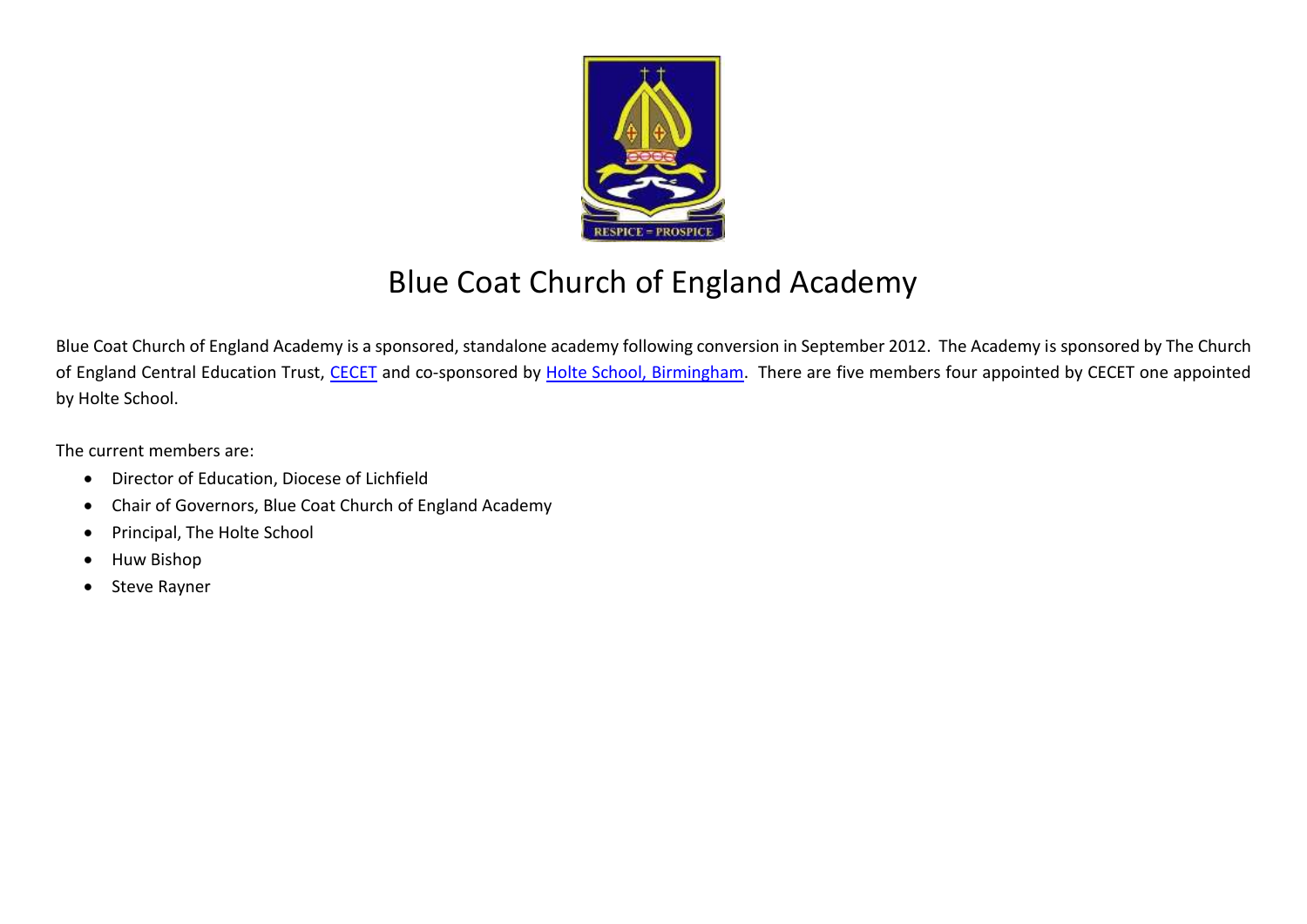## **Governor Information**

| <b>Name</b>      | Category                | <b>Appointed by</b>                                            | <b>End of Term of Office</b>  |  |  |
|------------------|-------------------------|----------------------------------------------------------------|-------------------------------|--|--|
| Ms L Parker      | Foundation & Chair      | Foundation/sponsor members                                     | 19/09/2022                    |  |  |
| Mr R Everitt     | <b>Staff</b>            | Elected by school staff                                        | 12/12/2025                    |  |  |
| Mrs L Briggs     | Foundation              | Appointed by foundation/Trust                                  | 18/12/2023                    |  |  |
| Mrs K Jones      | Parent                  | Elected by parents                                             | 09/07/2022                    |  |  |
| Mr A Orlik       | Foundation              | Appointed by foundation/Trust                                  | 17/09/2024                    |  |  |
| Pastor D Adesina | Foundation              | Appointed by foundation/Trust                                  | 31/03/2025                    |  |  |
| Mrs J Roberts    | Co-opted                | Appointed by GB/board                                          | 11/09/2022                    |  |  |
| Mr J Sohal       | Sponsor                 | Ex-officio by virtue of office as Head<br>of Holte School      | From: 01/09/2015 (ex officio) |  |  |
| Mr D Smith       | Principal               | Ex-officio by virtue of office as<br>principal                 | From: 01/09/2016 (ex officio) |  |  |
| Rev J Trood      | Foundation & Vice Chair | Ex-officio by virtue of office as<br>incumbent of St Matthew's | From: 01/03/2015 (ex officio) |  |  |
| Mr M Welton      | Foundation              | Foundation/sponsor members                                     | 23/09/2024                    |  |  |
| Vacancy          | Foundation              | Foundation/sponsor members                                     |                               |  |  |
| Vacancy          | Parent                  | Elected by parents                                             |                               |  |  |
| Vacancy          | Co-opted                | Appointed by GB/board                                          |                               |  |  |

## **Resigned - 2020/21**

| Rev Huw Bishop | Co-opted   | Appointed by GB/board      | Resigned 31st August 2021                |
|----------------|------------|----------------------------|------------------------------------------|
| Mrs P Mills    | Parent     | Elected by parents         | Resigned 30 <sup>th</sup> September 2021 |
| Mr S Rayner    | Foundation | Foundation/sponsor members | Resigned 31st August 2021                |